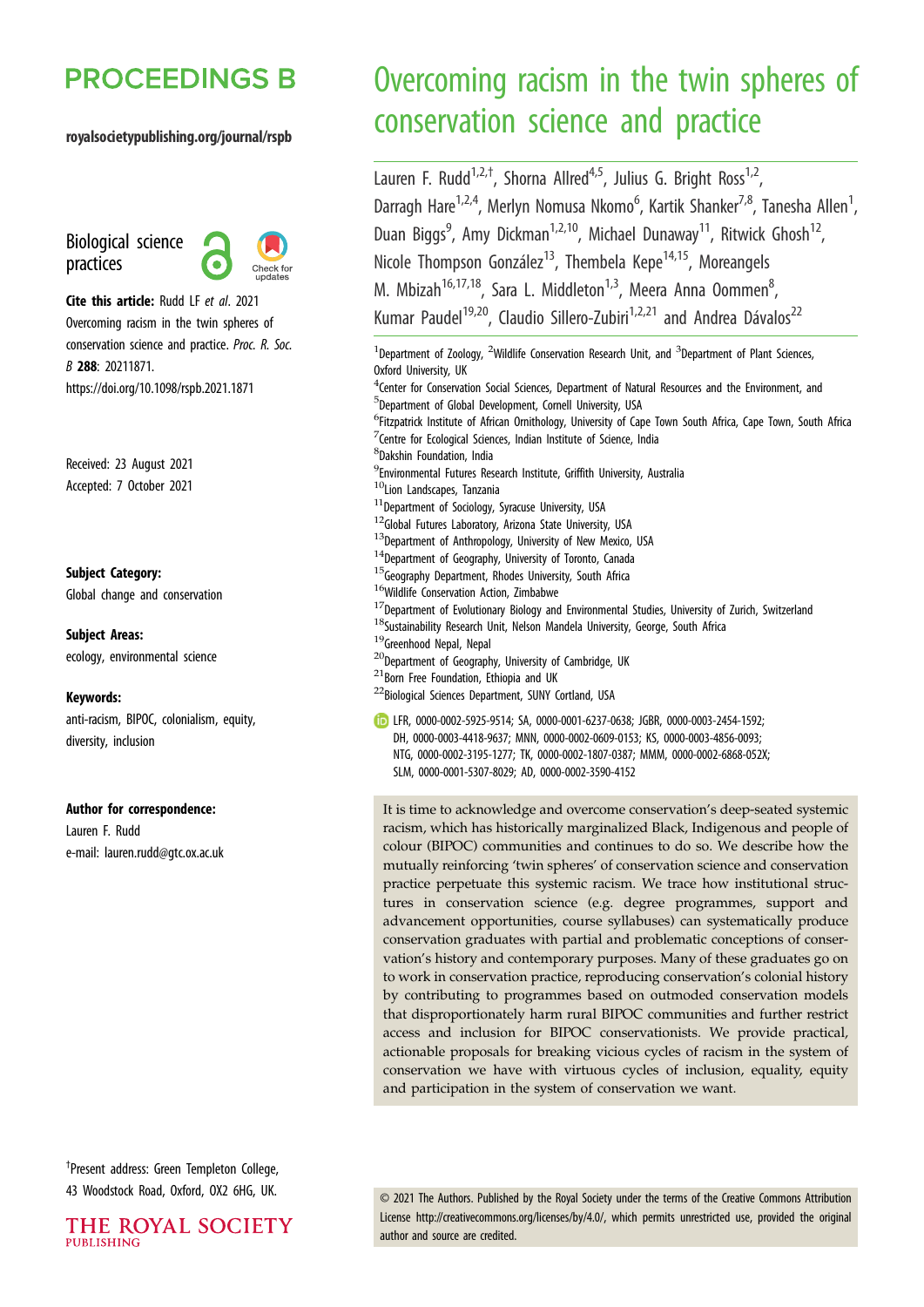### 1. Introduction

It is time to acknowledge and overcome conservation's deepseated systemic racism, which has historically marginalized Black, Indigenous and people of colour (BIPOC) communities, and continues to do so [\[1](#page-7-0)–[5](#page-7-0)]. Given conservation's history of racism, exclusion and oppression [\[1](#page-7-0),[6\]](#page-7-0), and the fundamental role that BIPOC communities must play in biodiversity conservation, conservation researchers and practitioners must lead the way in committing to anti-racism [[7](#page-7-0)]. Failing to examine, acknowledge and act on persistent oppression in our field provides tacit support to racism, tarnishing the conservation successes we achieve, and causing real harm to some of the world's most vulnerable people [\[8\]](#page-7-0).

In this paper, we critique contemporary mainstream conservation: formalized, evidence-based efforts to conserve biodiversity. Despite its relatively brief history, this form of conservation globally dominates indigenous knowledge systems through which people have actively and adaptively conserved ecosystems for millennia [\[9\]](#page-7-0). In many places, mainstream conservation has replaced indigenous knowledge systems, often to the detriment of local people and biodiversity [\[10](#page-7-0)].

We draw on existing literature and our interdisciplinary, cross-sectoral, professional experiences to identify issues of and propose solutions to systemic racism in what we term the 'twin spheres' of conservation: (i) 'conservation science': academic teaching and research, which typically takes place on college and university campuses and (ii) 'conservation practice': applied conservation policies and programmes, which typically take place outside the campus gates. We argue that systemic racism mars our activities in these twin spheres of conservation science and practice, and that what we do in each sphere affects what happens in the other ([figure 1](#page-2-0)). Conservation practice's colonial origins and racist history influence how academia conceptualizes conservation problems and solutions, what is taught, and the nature of interactions between students, colleagues and the local people on whose land research is conducted [\[1\]](#page-7-0). The racism that permeates the academic sphere is reproduced in conservation activities outside academia, in the biases and preconceptions that conservation graduates carry with them and apply to on-the-ground decision making in the organizations for which they work. In turn, these on-the-ground decisions affect conservation practice by influencing which conservation problems are addressed, how they are addressed and how colleagues and collaborators are treated. Conservationists' formal and informal practices can, often implicitly or unintentionally, impart racist and neocolonialist undertones onto academic work (e.g. publications, conference presentations, teaching) which underpins many of the conservation programmes and policies that are studied and taught to subsequent cohorts of students [\(figure 1\)](#page-2-0).

This vicious cycle in the twin spheres of conservation science and practice characterizes the conservation we have created and inherited, but it does not characterize the conservation we want. We urge fellow members of the conservation community—academics and practitioners—to take stock of the manner in which much of what we do in conservation science and practice perpetuates, reinforces and deepens racial divisions [[1](#page-7-0)], and reflect honestly on how we can change our behaviours and institutions for the better. We are morally obliged to demolish racist structures, reform our individual and collective actions, and construct a more equal, inclusive and socially just field. We owe this to the people whom conservation has harmed and continues to harm, the communities on whose land we are privileged to work, the students we mentor and the broader societies we serve. We recognize and strongly welcome many recent steps in the right direction, but we have a long way to go.

We, the authors, are a diverse team representing, other than race, different ethnicities, levels in academia, years of experience in both conservation research and practice, primary fields of study and specializations in conservation, organizational affiliations and regions of the world. While we do not purport to speak for all conservationists in our different communities, the varied perspectives we discuss here represent our lived experiences and are not appropriated knowledge.

We acknowledge that the experiences of BIPOC individuals in conservation will depend on political, social and economic factors such as nationality, native language and socio-economic status. While the extent of racism faced by individuals and the obstacles they encounter may vary, BIPOC individuals are, on the whole, a minority within the conservation space. We also acknowledge that the state of conservation varies around the world. In some previously colonized countries, white western organizations, individualism and ideals still largely dominate conservation, but in other countries, local and regional efforts predominate. Even where BIPOC individuals currently lead conservation research and practice, these individuals often seem to come from positions of relative privilege within society, regardless of whether the society is BIPOC majority or BIPOC minority. To truly reconcile the historic racial injustices within the field of conservation, this type of privilege needs to be acknowledged and addressed.

Without recognizing barriers to individuals such as socio-economic background, language, access to training and networking opportunities, simply increasing the representation of BIPOC people in conservation will not solve the problem, as being a BIPOC individual does not guarantee either cultural literacy or an anti-racist outlook. Racist hierarchies and processes operate within every society and at multiple levels, not simply at the global scale of colonial legacy. While much of this conversation is outwith the scope of this paper, what we advocate for above all is fostering greater inclusivity within conservation, which should go some way towards addressing all the problems outlined.

### 2. Conservation practice's deep-seated racist history

Many dominant conservation tools, such as protected areas and quotas for sustainable use, are rooted in colonial strategies for optimizing resource extraction and recreational opportunities on colonized land [\[11,12\]](#page-7-0). These practices came at great cost to local people, including through forced removal, abuse, loss of livelihoods, cultural assimilation, human rights abuses and death [\[13](#page-7-0)–[15](#page-7-0)]. For example, Native American people were killed or forcibly removed from their ancestral lands to create national parks that appealed to settler colonists' wilderness ideals [\[13,16](#page-7-0)]. Long-standing indigenous and local cultural practices, norms and taboos were replaced by extractive or preservationist values of European colonists [[9,17,18](#page-7-0)]. Contemporary conservation can perpetuate these values, often in spite of strenuous opposition from Indigenous and local people [[19\]](#page-7-0).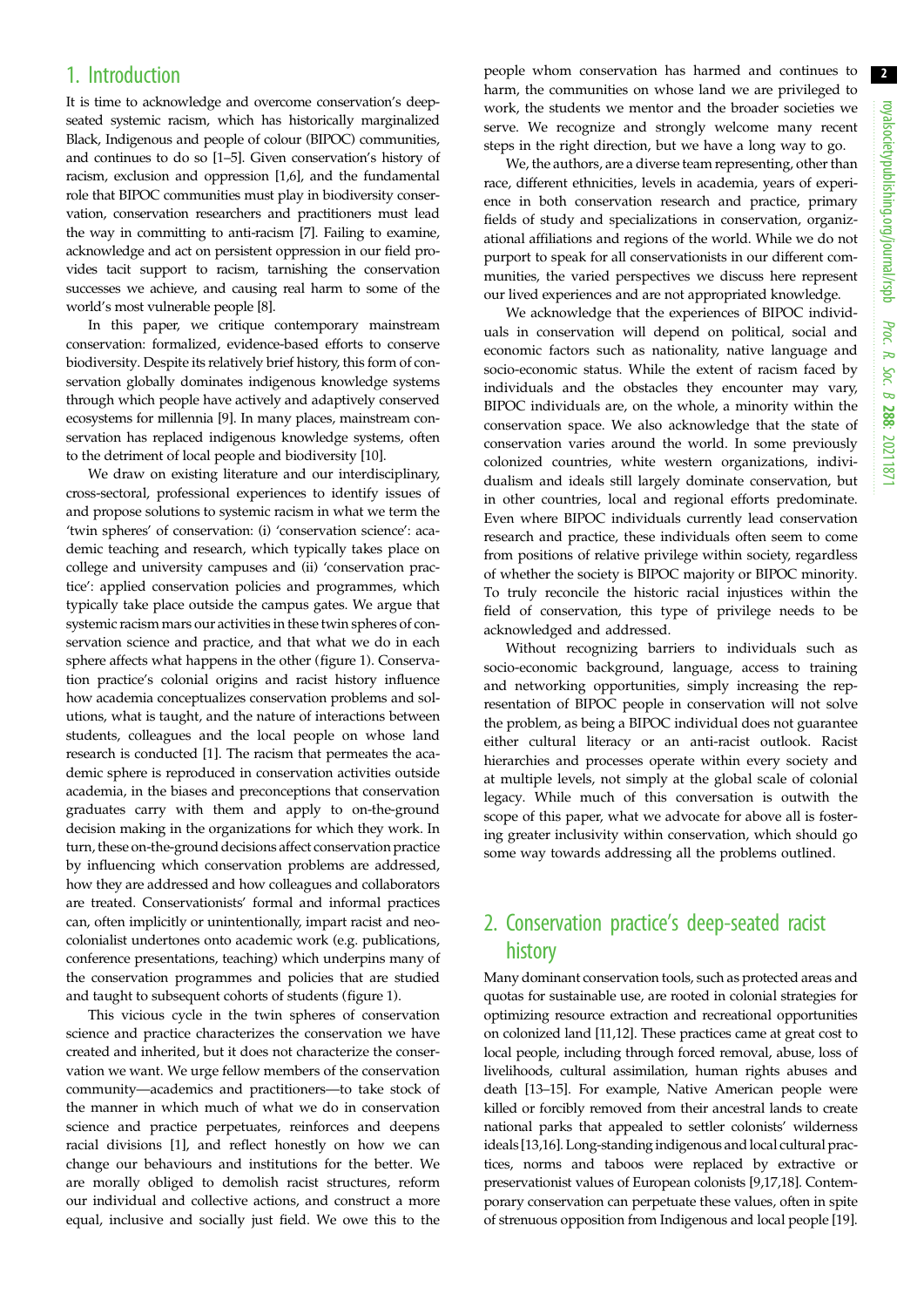<span id="page-2-0"></span>

Figure 1. The mutually reinforcing twin spheres of conservation science and conservation practice. Although each sphere can operate largely independently of the other, they each perpetuate neo-colonial and racist ideologies that reinforce the other in subtle but important ways. Escaping this vicious cycle will require con-servation scientists and practitioners to change our individual and collective behaviours [\(boxes 1](#page-4-0)-[3\)](#page-5-0). Definitions: Indigenous peoples and local communities (IPLCs); equality, diversity and inclusion (EDI). (Online version in colour.)

While extractive approaches can be clearly neo-colonial and racist, preservationism can be less obviously so. The preservationist approach seeks to preserve 'Eden'-like environments, often via protected areas [[12,18](#page-7-0)]. Recognizing the extent of ecological degradation across much of the Global North, advocates of this approach appear to believe that conservation can only happen elsewhere in pristine environments, typically in the Global South. Preservationist efforts may be wellintentioned (e.g. by seeking to protect critically endangered populations or areas of high biodiversity) but are often blind to the environmental injustices they impose on local people through fortress conservation (conservation through formal, exclusionary protected areas, that displace and marginalize local people and prioritize the interests of wealthy, often distant, elites) [\[20](#page-7-0)]. In our experience, conservationists from the Global North often lack local cultural literacy and come equipped with the privileged legacy of colonial power, perpetuating a 'white saviour' mentality [[21\]](#page-7-0). Related tensions are evident in 'parachute science', in which external conservationists suddenly arrive in a new place to conduct research, using local scientists only as field staff or data collectors under the pretext that local capacity or expertise is lacking [\[22,23](#page-7-0)]. Some of the best-known examples of conservation practice, as well as many academic conservation scientists' field experiences, are enmeshed in such unjust paradigms. When academics bring these examples and experiences uncritically into formal and informal teaching, conservation students may internalize them as normal or desirable.

Conservation's colonial underpinnings continue to permit practices that subjugate local people by portraying them as responsible for conservation problems, forcibly removing them from their land in the name of conservation and preventing them from accessing wildlife and protected areas [\[6,8](#page-7-0),[24\]](#page-7-0), often by militarized means [[25,26](#page-7-0)]. Some influential researchers and advocacy groups based in the Global North advocate for extending their preferred conservation ideologies to vastly different socioecological and cultural contexts, with apparently little regard for traditional practices or ethics in those locations [[15\]](#page-7-0). Such prescriptions can endorse social hierarchies (e.g. caste in India) by privileging certain practices (e.g. vegetarianism) without understanding the historical and social inequities associated with them [[27\]](#page-7-0). More broadly, these practices disempower people in the Global South by demanding they change their behaviours, many of which they have been practising for millennia, to suit the preferences of distant interest groups. Such demands are particularly distasteful when couched, seemingly without irony, in anti-colonial and pro-equality rhetoric [[28\]](#page-7-0). High-profile proposals to increase the amount of land and seascapes designated as exclusionary protected areas (e.g. [[29\]](#page-7-0)) show little consideration for social and cultural consequences [[30\]](#page-7-0). Western interests claiming or maintaining de facto control over many conservation spaces in the Global South is straightforward neo-colonialism [[31\]](#page-7-0), a contemporary form of land grabbing permitted in the name of environmental protection [[32\]](#page-7-0).

### 3. Exclusion from engaging with nature

The high degree of exclusion of BIPOC people across levels of conservation science and practice reproduces conservation practice's colonial history. Many BIPOC people have been excluded from environmental policymaking. The ability for indigenous communities to effectively participate in policies that affect them has been removed through colonial processes in many parts of the world. For example, the Marshall Trilogy of Supreme Court decisions (Johnson v. M'Intosh 1823, Cherokee Nation v. Georgia 1831, and Worcester v. Georgia 1832) in the United States, the Treaty of Waitangi (1840) in New Zealand, and the policy of Terra Nullius in Australia (1835), all placed Indigenous sovereignty over land and resources within the dominion of colonial governments.

In BIPOC minority countries, people of colour are further excluded from conservation because they are less likely to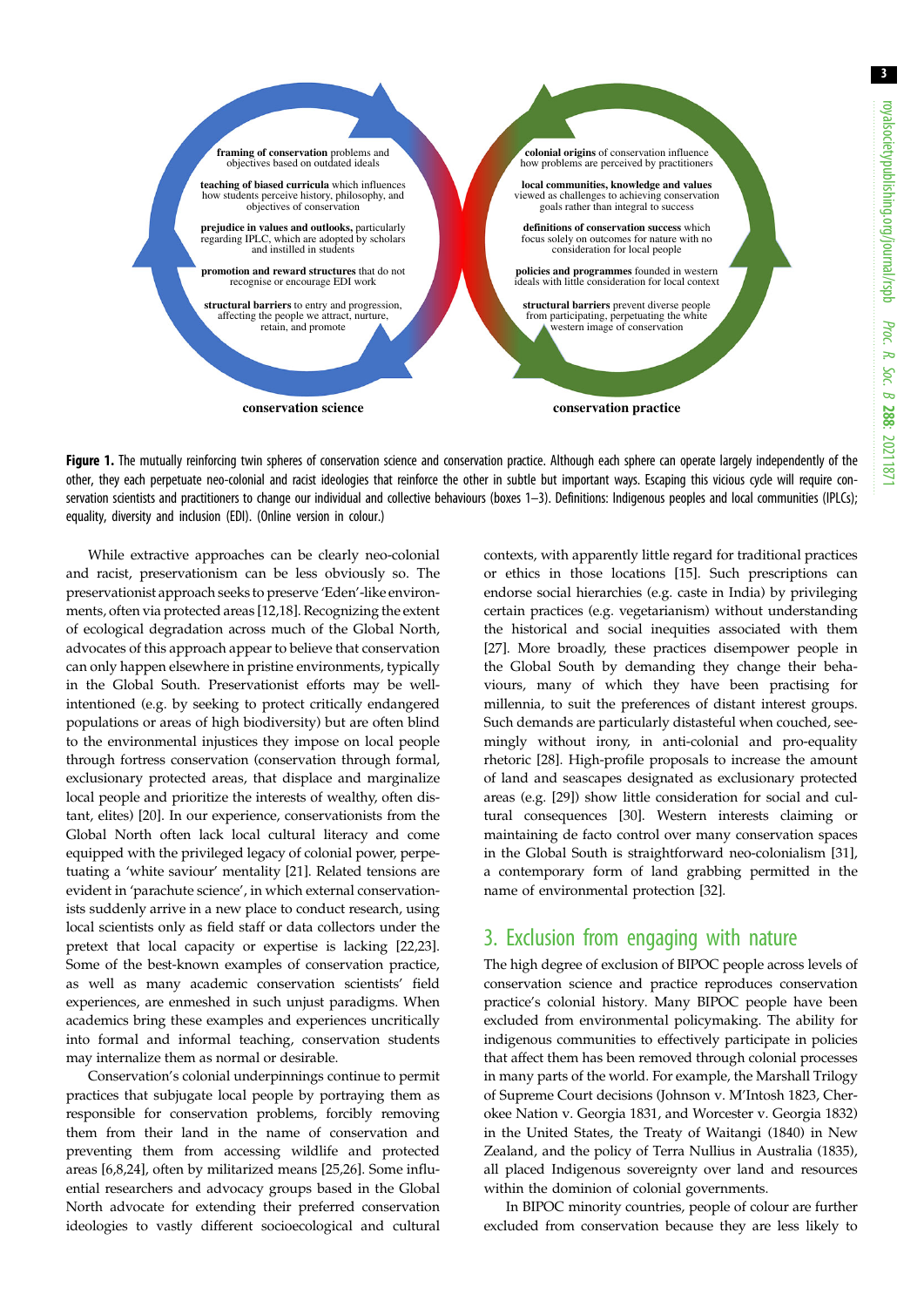<span id="page-3-0"></span>

(*b*)



Figure 2. The conservation we have (a) and the conservation we want (b). Current pathways to success systematically favour some groups over others. Each step in the academic process represents a successive impediment to aspiring BIPOC conservationists, from the resources to pursue such a career, to the attentiveness of supervision received, to the degree of welcome that recent graduates of different skin colours receive in the industry. Consequently, conservation practice is designed and communicated to local people by outsiders who may fail to understand local context or are beholden to predominant western approaches to conservation. We must strive to bring about a system that is more attractive and more accessible to BIPOC aspirants. The academic system should only represent one valid entry point to conservation. By enabling the sharing of expertise from local conservationists and increasing career mobility between field conservation, academia and the nonprofit sector, multiple stakeholder viewpoints can be prioritized in the process of moving towards more holistic, novel models of conservation. Illustration by Barkha Lohia. (Online version in colour.)

have access to and use outdoor spaces for recreational purposes than people from predominantly white communities [\[33,34](#page-7-0)]. Recent high-profile cases in the United States and United Kingdom demonstrate that people of colour, and particularly Black people, are often unsafe and unwelcome in outdoor spaces [\[35,36](#page-7-0)].

Exclusion is also evident in financial hurdles to entering conservation, particularly for many from BIPOC communities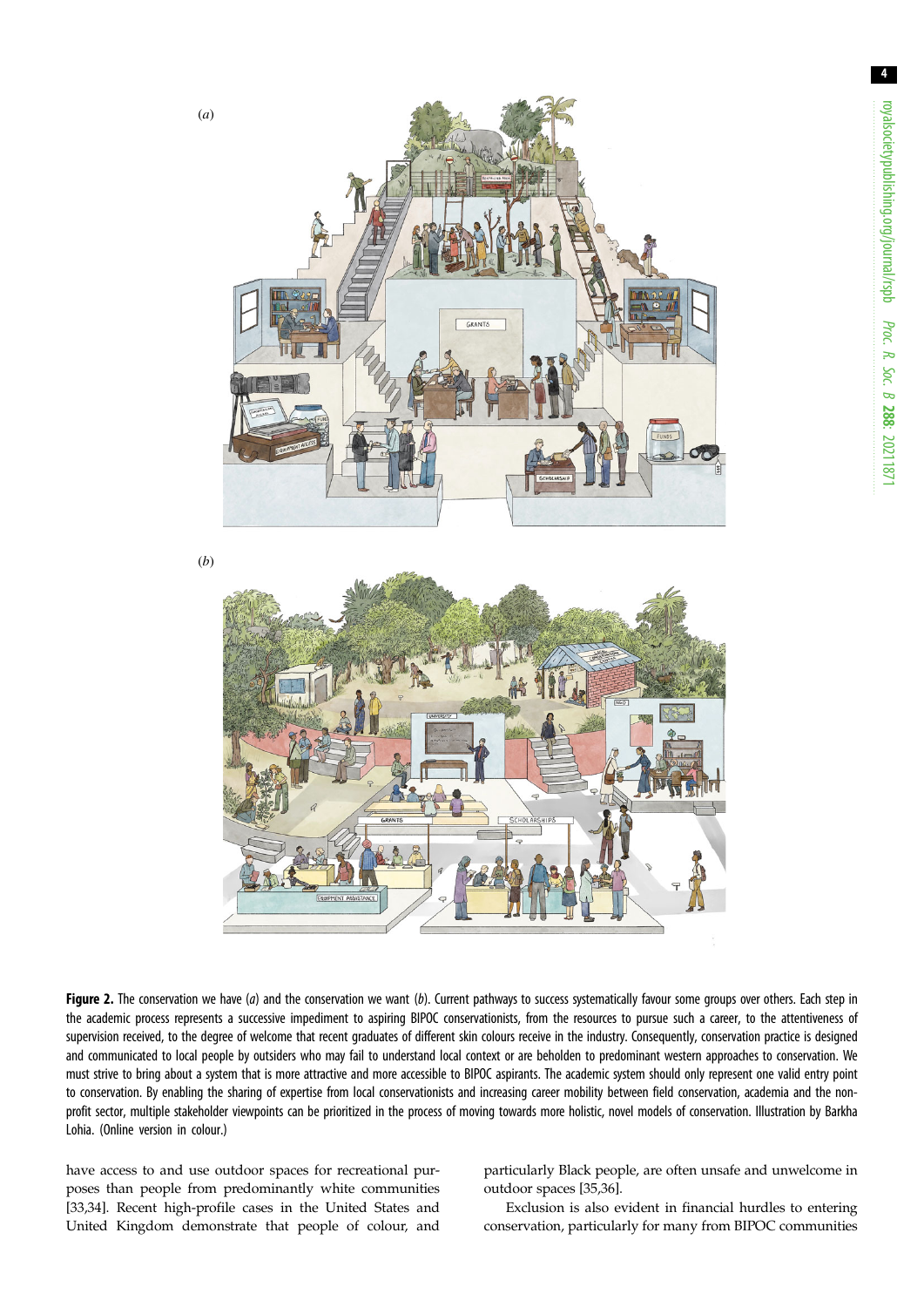<span id="page-4-0"></span>Box 1. How to recognize and address the unjust history of conservation science.

1. Educate oneself on the history of racism in conservation through reading, reflecting on one's own experiences and engaging in dialogue with others. Recommended reading [[6,11](#page-7-0)–[13](#page-7-0),[16,20,31](#page-7-0)].

2. Diversify and broaden the curriculum; teach a more comprehensive representation of past and present conservation practice, including the work and perspectives of BIPOC scholars, and ultimately produce new 'standard' textbooks that encompass this history. Recommended reading [\[2](#page-7-0),[59](#page-8-0)–[63](#page-8-0)].

3. Prioritize inclusive teaching practices in conservation courses by embracing the tenets of inclusive course design, active learning modalities and service learning techniques, to encourage broader participation and interest in conservation sciences. Recommended reading [[64](#page-8-0)–[67](#page-8-0)].

4. Conduct outreach in predominantly BIPOC schools and areas within predominantly white countries to promote conservation careers at an early age. Potential outreach activities could include hands-on activities, 'meet a conservation scientist' Q&A session, talks at school career days and hosting research events tailored for high school students.

5. Encourage professional associations to fully integrate equity, diversity and inclusion (EDI) into their policies and standards, (for example, the Society for Conservation Biology should update their guidelines for conservation literacy to include a section on EDI).

6. Question dominant narratives about what works in conservation, including how success is measured, and track the history of power relations shaping such narratives.

7. Recognize that injustice is not only historic or organizational, but occurs today within each of our lives. Challenging conversations, personal reflection and honesty are required for each of us to take personal, immediate steps to ensure we are not perpetuating unjust actions.

8. Understand that facing past wrongs is not just about rehashing the past, but to be honest about the present and to create a solid foundation for future action.

with a long history of economic exclusion. As examples, activities such as birding, diving and hiking to name a few require equipment that is often costly [\[37](#page-7-0)]. This financial barrier can be further amplified in some areas of the Global South if such equipment is not locally available or affordable, making it difficult to source. Because experience builds passion for the outdoors, inspiring people to pursue careers in conservation, socio-economic barriers block many BIPOC people's routes into conservation science and practice. Exclusion can be concentrated in certain sub-communities: individuals of different genders, migration experience and wealth within a recognized ethnic minority group may vary widely in their motivations and ability to use and interact with outdoor spaces [[38\]](#page-7-0). BIPOC members of other minority communities may face additional barriers to safely using outdoor spaces [\[39,40](#page-8-0)]—experiences which can be compounded by racism. Further, colourism exacerbates the threat to dark-skinned BIPOC individuals, and the discrimination they face [\[41](#page-8-0)]. These converging forms of discrimination illustrate the magnitude and diversity of obstacles that systematically divert BIPOC people away from conservation [\(figure 2\)](#page-3-0).

### 4. Racism in conservation science and practice today

Power in conservation typically resides in governments, corporations, large NGOs and universities [\[42](#page-8-0)]. Universities are central because they provide the qualifications required for a degree in conservation. However, BIPOC students are disproportionately underrepresented in degree subjects that lead to conservation careers [\[5,](#page-7-0)[43,44](#page-8-0)], partly due to high upfront degree costs and lack of scholarships, expensive field trips, unpaid summer field experiences, low job security and the predominance of low-paid or voluntary entry-level positions [[45\]](#page-8-0). Once enrolled, students are expected to undertake conservation work during summers and academic holidays to boost their credentials. However, field-based educational experiences may not always be designed with inclusivity in mind [[46\]](#page-8-0) and can perpetuate neo-colonial attitudes when being run by institutions outside the host country [[47\]](#page-8-0), making the experiences unsafe and uncomfortable for BIPOC students. Internship opportunities in universities, NGOs, governmental and intergovernmental agencies often target students from wealthier countries and are typically both expensive to enrol in and unpaid, thus carrying substantial transaction and opportunity costs [\[48,49](#page-8-0)]. Many BIPOC students cannot participate for financial or cultural reasons, missing out on valuable work experience, networks and job opportunities. Expectations that students hoping to work in conservation should go above and beyond and not expect a financial reward for their efforts, excludes many.

The predominant narrative of conservation taught in academia uncritically emphasizes theWestern paradigm of pristine wilderness and fortress conservation, what Shanker & Oomen [[31](#page-7-0)] term 'pristianity' named for the religious zeal in which preservation of wild spaces is pursued. Students in conservation degrees typically do not learn the colonial and deeply racist intentions and consequences of fortress conservation. Local knowledge is often referred to in passing as 'indigenous knowledge systems', relegating it to superstition and alternative thought while western ideas are imposed as the only way of understanding or engaging with ecosystems. Teaching this sanitized history of conservation perpetuates deep inequalities in the field and can alienate BIPOC students [\[50\]](#page-8-0).

Advanced degrees are essential for many high-level conservation jobs, but funding for postgraduate study is scarce and predominantly flows to white students. For example, in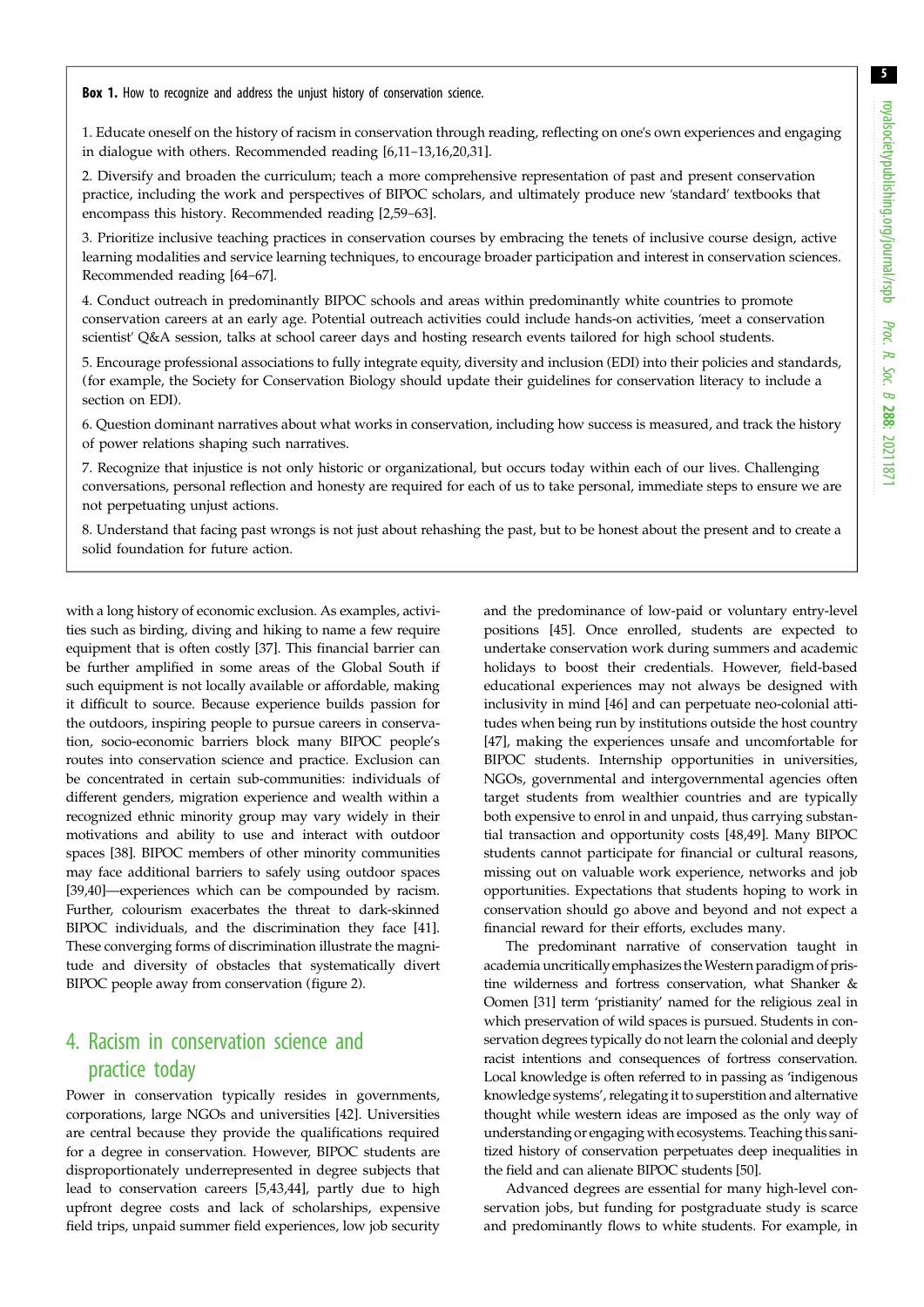<span id="page-5-0"></span>Box 2. How to construct better ways to conduct research and practice conservation.

1. Develop qualifying assessments for individuals to demonstrate 'cultural literacy' in relation to fieldwork sites (deliverables could be to incorporate local history, expected socio-economic impact, plans for local collaboration and plans for preventing neo-colonial relations in project proposals).

2. Ensure fair dissemination of funds and grants to BIPOC academics, conservation practitioners and BIPOC led organizations.

3. Develop new models to ensure that BIPOC voices are heard: e.g. balancing expensive, in-person networking events with opportunities for online networking (while being considerate of any technological barriers), to enable more participation from diverse conservationists.

4. Avoid 'parachute science'; meaningfully include local partners in conservation from question formulation and applied practice all the way through to publication and beyond (this applies to academic research and work done by NGOs and government agencies). For example, journals and funding bodies could require inclusion of local partners as co-authors or require a report of actions implemented to ensure inclusivity and equity when conducting research abroad [[68\]](#page-8-0).

5. Create opportunities for community members to have real agency in conservation projects and promote conservation management solutions that align with the communities' culture and values, even when those might conflict with the views of NGOs or other external stakeholders.

6. Respect the rights of Indigenous People and local communities to manage, benefit from, and sustainably use their resources, embracing—not suppressing—diverse conservation ethics and resource management systems.

7. Recognize that BIPOC communities are diverse and heterogeneous and have different values and cultures.

8. Promote bottom-up conservation practices that decentralize management practices and decision making. To do this, practitioners should embrace the core concepts from participatory action research, community-based research and indigenous methodologies, all of which focus on rebalancing power dynamics [[69](#page-8-0)–[75](#page-8-0)].

9. Collaborate with colleagues in history, political ecology, geography and other cognate disciplines to ensure inclusion of a broader perspective within conservation curricula, and that we consider critical perspectives throughout research design and implementation.

Box 3. How to create an inclusive, safe conservation that welcomes BIPOC individuals and allows them to thrive in conservation science and practice.

1. Ensure that 'essential' work experience is incorporated into undergraduate and graduate conservation degree programmes, is fully funded at this stage and is not used as a metric to judge candidates during admissions processes to these programmes, as they do not represent candidates' abilities but rather their opportunities.

2. Evaluate current harassment reporting and risk assessment procedures to ensure they protect anonymity and allow for reporting of issues specific to BIPOC individuals.

3. Recognize and reward EDI work in the same way we would traditional academic achievements.

4. Advocate for and actively create opportunities for your BIPOC colleagues, even when this means personally stepping aside/turning down opportunities.

5. Extend current EDI initiatives (e.g. for gender equality) to be inclusive of BIPOC individuals who also fall within the remit [[76\]](#page-8-0).

6. Protect BIPOC people in your team—learn through independent research and training programmes how, where and why they may be vulnerable. Listen with humility and compassion to their expressed concerns. Further, prevent their possible harm by, for example, creating a risk management plan for fieldwork, including mitigating strategies [\[39](#page-8-0)].

7. Learn the cultural histories, norms and values of the communities on whose land you conduct research, and incorporate them into your conservation. Include local people as partners to help define, measure and evaluate success.

the 2018–2019 application cycle for postgraduate study funding in the UK, only 6% of Natural Environment Research Council (NERC) studentships were awarded to ethnic minorities [\[51](#page-8-0)]. In the UK, success for white principal investigators applying to NERC for funding awards was 13% higher than for individuals from ethnic minorities [\[51](#page-8-0)]. Senior positions in environmental organizations are typically held by white people: as of 2014, people from minoritized ethnic groups occupied less than 12% of these leadership positions in the US [\[52](#page-8-0)]. Insular hiring practices such as advertising positions internally and developing unpaid internships into paid positions or degree scholarships exacerbate the problem.

Postgraduate study can be daunting, particularly to firstgeneration students, and BIPOC students disproportionately fall into this category [\[53](#page-8-0)]. In the light of this, respectful, supportive relationships between postgraduate students and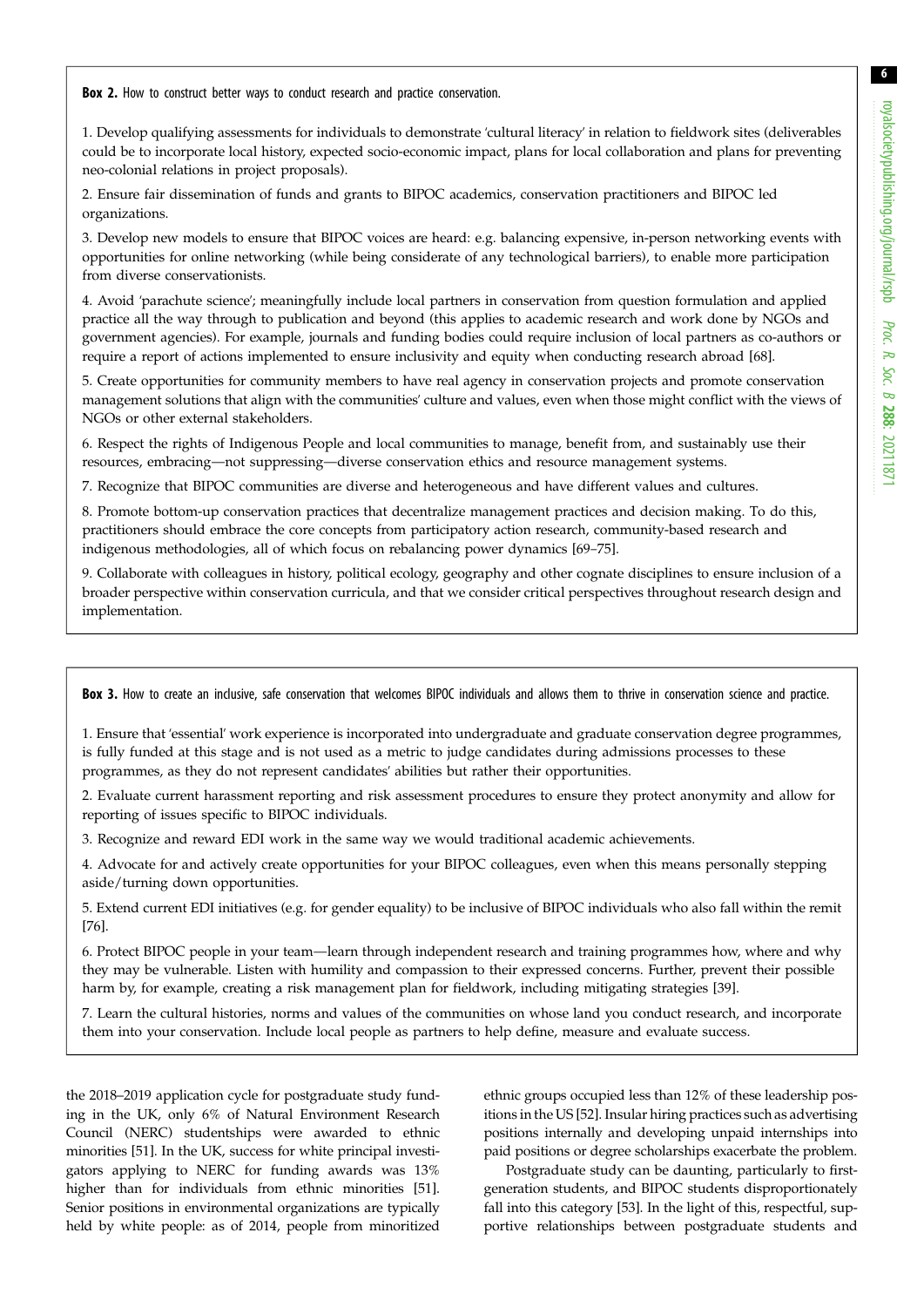their supervisors are pivotal to success. People generally prefer to work with those that they can relate to and have a common culture with—a concept known as 'affinity bias' [\[54](#page-8-0)], which can be compounded by colourism [[55\]](#page-8-0), and further disadvantage BIPOC students in a field dominated by white people. Costs of attending international conferences and publishing scientific articles, which are both crucial for career advancement, can pose prohibitive financial barriers. Such factors are compounded by additional barriers such as visa processes and expenses to exclude people from BIPOC-majority countries from studying overseas [[56\]](#page-8-0).

This series of obstacles [\(figure 2\)](#page-3-0) to success means BIPOC researchers are woefully underrepresented in conservation science and practice, and those who remain have few opportunities for advancement. Lack of high-level representation means little consideration is given to the specific problems that BIPOC people encounter in trying to succeed within conservation. We have personally witnessed or experienced many of these problems in our own workplaces. We have observed how the unique welfare and safety challenges to BIPOC conservationists, both in the field and in the workplace [\[39](#page-8-0)], can be invisible to senior colleagues who are unaffected by them and cannot relate. Racial stereotypes and derogatory language are used too often when discussing local communities and field staff, which alongside relentless assumptions about where one is 'really from' when referring to colleagues of colour, further alienates BIPOC people. Further, 'old-boy' networks and low turnover of individuals in senior positions mean that encountering racism and discrimination remains common [\[50](#page-8-0)]. The burden of calling out and reporting such incidents often falls on BIPOC people, which is especially daunting to those in junior positions because harassment reporting procedures in organizations with few possible BIPOC complainants cannot guarantee anonymity.

Academia is not the only route into conservation, but it currently acts as the main gatekeeper. Other entry forms (such as on-the-ground experience, often held by local conservation workers) may actually equip people with many more useful skills and fewer harmful biases. However, broadly speaking from our collective experience, a lack of academic qualifications (sometimes compounded by language barriers) prevents people from being able to progress to higher level positions in organizations where decision-making power resides. Among development fields, conservation appears to have an almost 'Brahminical' reverence for academic qualifications. As such, and despite a greater emphasis on BIPOC people and communities in the last two decades, conservation narratives remain dominated by western and/or privileged biologists and elite international and local NGOs [[31,](#page-7-0)[42\]](#page-8-0).

### 5. Building inclusive conservation science and practice

Diversifying conservation has both ethical and practical consequences; it is socially just and can improve the success of conservation initiatives. It is important for conservation scientists and practitioners to acknowledge that, historically, BIPOC communities most impacted by environmental issues have been the least included in decision making [[10\]](#page-7-0). Continuing to perpetuate these unjust power dynamics will wreak havoc on some of the world's most vulnerable communities [\[8\]](#page-7-0). Legitimate participation of local people produces better

conservation outcomes because it builds community capacity and provides the opportunity for members to be involved in the definition of the problem, the development of policies and the implementation of measures and evaluation, ultimately increasing project sustainability [[57\]](#page-8-0). Diversifying conservation teams increases the breadth of perspectives, driving innovation [[58](#page-8-0)]—innovations that are sorely needed for developing ecologically and socio-culturally sustainable conservation strategies. Most importantly, respecting the rights of Indigenous People and local communities is required by international law, and as such is an imperative, not an optional luxury [\[8](#page-7-0)].

It is incumbent on all members of the conservation community to recognize and address the unjust history of conservation ([box 1\)](#page-4-0). For example, we must recognize that some of the earliest proponents of environmental protection in the Global North and South were also ardent proponents of colonial expansion, eugenics and white supremacy. We must acknowledge this context while dismantling it and seeking solutions rooted in a system of inclusivity and equality. It is essential that we reflect on the ways in which we have personally harmed or disadvantaged people from BIPOC communities in our professional lives. Holding ourselves accountable and taking steps to rectify these wrongs is a vital first step towards creating a more inclusive and just conservation. This sense of individual responsibility should be the basis for building future conservation solutions.

Many people from BIPOC communities are interested in conservation but are often excluded and alienated from it due to historic, unequal power and privilege structures. These structures must fall. It is therefore essential that all members of the conservation community play an active role in replacing the conservation we have with the conservation we want [\(figure 2\)](#page-3-0). This means rethinking our individual and collective behaviours to create more inclusive institutions and organizations [\(box 2\)](#page-5-0) and making conservation a field in which BIPOC communities can be safe and thrive [\(box 3](#page-5-0)).

#### 6. Conclusion

Achieving excellence in conservation practice and promoting equity, diversity, inclusion and justice in conservation science are not mutually exclusive. Rather, they are all crucial to creating effective conservation practices that empower BIPOC communities by reforming our conservation institutions in both spheres. Conservation scientists who are also conservation practitioners are at the nexus of the twin spheres, and as such have both the greatest potential and responsibility to create positive change. We recognize that many individuals, organizations and groups are taking meaningful steps towards modes of conservation that empower BIPOC communities [\[1](#page-7-0)–[4](#page-7-0)[,59,60,77,78\]](#page-8-0). Nevertheless, there is still more to be done, and we must accelerate away from the exclusive and harmful institutions we have inherited, towards more inclusive and innovative institutions that promote conservation spaces in which people and nature thrive [\(figure 2](#page-3-0)). While some individuals have more power than others to affect change, every person can play a role in building conservation spaces that empower BIPOC communities.

We challenge all members of the conservation community, including ourselves, to use whatever privilege we have to make progress, however, small. We need to speak out against injustices, small or large, recruit those who are less privileged, promote them, give them a platform or step aside so they can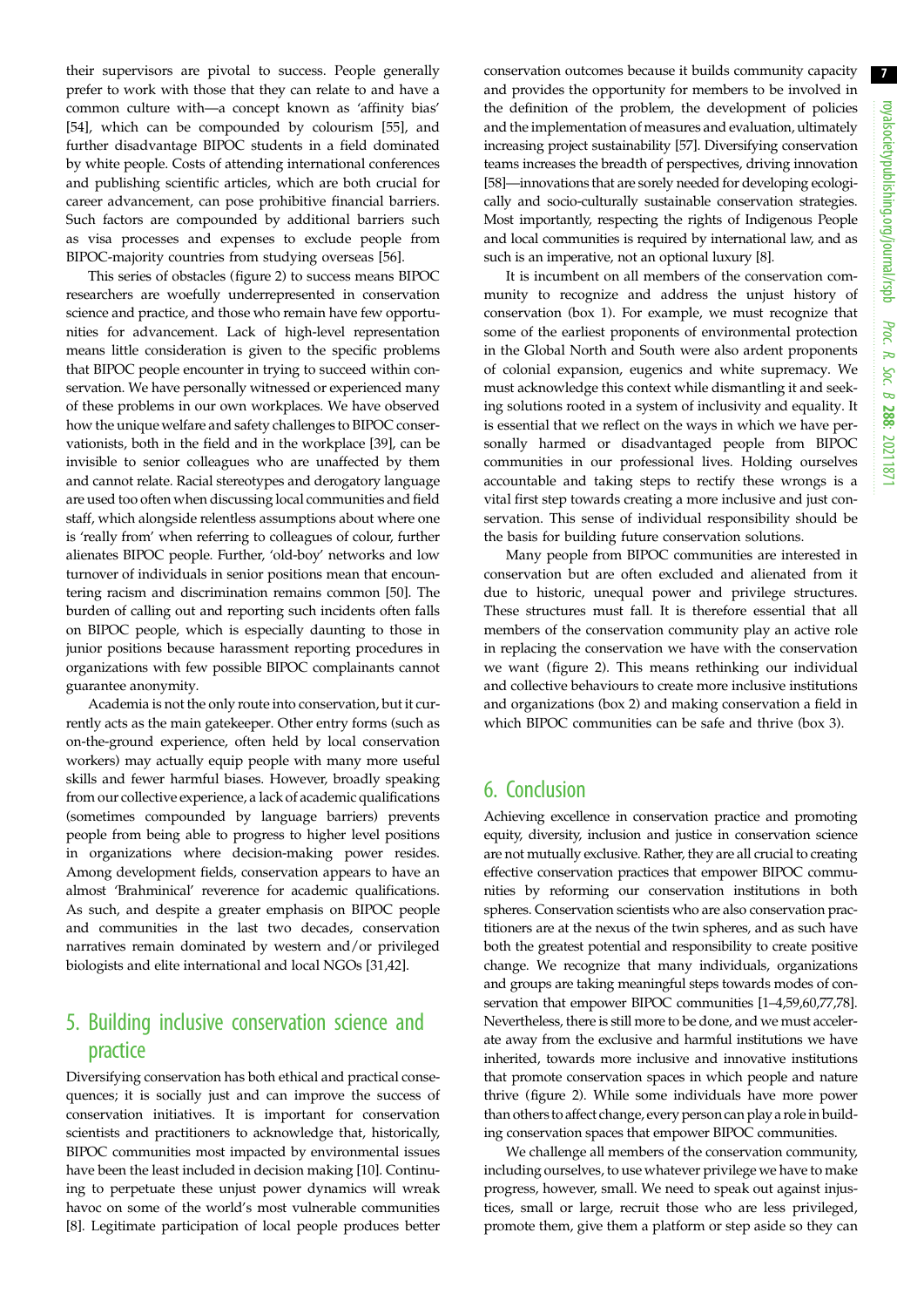<span id="page-7-0"></span>have ours. We need to change our syllabus and teach the difficult, shameful, aspects of conservation. We must acknowledge that some purported conservation successes come at an enormous and unconscionable cost to BIPOC communities and help prevent conservationists from committing similar errors in future. We need to strive to find that one inch of progress and then leverage it for systemic change. We must work within our spheres of influence to foster institutional change in research, practice, curricula, community partnerships, recruitment and retention, mentoring, and beyond.

#### Data accessibility. This article has no additional data.

Authors' contributions. L.F.R., T.A., J.G.B., A.Di., D.H., M.M. and M.N.N. conceived of the idea. L.F.R., S.A., J.G.B., A.Da., M.N.N., K.S. and D.H. drafted the manuscript. All authors revised manuscript drafts. All authors gave final approval for publication and agreed to be held accountable for the work performed therein.

Competing interests. We declare we have no competing interests.

Funding. This work was supported by the Natural Environmental Research Council (grant code: NE/L002612/1).

Acknowledgements. We thank Barkha Lohia for elegantly and skillfully transforming our words into beautiful illustrations.

### **References**

- 1. Chaudhury A, Colla S. 2021 Next steps in dismantling discrimination: lessons from ecology and conservation science. Conserv. Lett. 14, e12774. [\(doi:10.1111/conl.12774\)](http://dx.doi.org/10.1111/conl.12774)
- 2. Miriti MN, Bailey K, Halsey SJ, Harris NC. 2020 Hidden figures in ecology and evolution. Nat. Ecol. Evol. 4, 1282. ([doi:10.1038/s41559-](http://dx.doi.org/10.1038/s41559-020-1270-y) [020-1270-y\)](http://dx.doi.org/10.1038/s41559-020-1270-y)
- 3. Schell CJ, Guy C, Shelton DS, Campbell-Staton SC, Sealey BA, Lee DN, Harris NC. 2020 Recreating Wakanda by promoting Black excellence in ecology and evolution. Nat. Ecol. Evol. 4, 1285-1287. [\(doi:10.1038/s41559-020-1266-7\)](http://dx.doi.org/10.1038/s41559-020-1266-7)
- 4. Tseng M, El-Sabaawi RW, Kantar MB, Pantel JH, Srivastava DS, Ware JL. 2020 Strategies and support for Black, Indigenous, and people of colour in ecology and evolutionary biology. Nat. Ecol. Evol. 4, 1288–1290. [\(doi:10.1038/s41559-020-1252-0\)](http://dx.doi.org/10.1038/s41559-020-1252-0)
- 5. Cronin MR et al. 2021 Anti-racist interventions to transform ecology, evolution and conservation biology departments. Nat. Ecol. Evol. 2021, 1213–1223. [\(doi:10.1038/s41559-021-01522-z\)](http://dx.doi.org/10.1038/s41559-021-01522-z)
- 6. Mbaria J, Ogada M. 2016 The big conservation lie: the untold story of wildlife conservation in Kenya. Auburn, WA: Lens & Pens Publishing.
- 7. King L. 2016 Black history as anti-racist and nonracist: an examination of two high school Black history textbooks. In But I don't see color: the perils, practices, and possibilities of antiracist education, pp. 63–79. Sense Publishers.
- 8. Mbizah M et al. Submitted. Do black lives matter in conservation? Nature.
- 9. Berkes F. 2017 Sacred ecology, 4th edn. London, UK: Taylor and Francis Inc.
- 10. Consortium ICCA. 2021 Territories of Life: 2021 Report. See report.territoriesoflife.org.
- 11. Grove RH. 1995 Green imperialism: colonial expansion, tropical island edens and the origins of environmentalism, 1600–1860. Cambridge, UK: Cambridge University Press.
- 12. Jepson P, Whittaker RJ. 2002 Histories of protected areas: internationalisation of conservationist values and their adoption in the Netherlands Indies (Indonesia). Environ. Hist. Camb. 8, 129–172. ([doi:10.](http://dx.doi.org/10.3197/096734002129342620) [3197/0967340 02129342620\)](http://dx.doi.org/10.3197/096734002129342620)
- 13. Kantor I. 2007 Ethnic cleansing and America's creation of national parks. Public L. Resour. Law Rev. 28, 41–64.
- 14. Kashwan P, V. Duffy R, Massé F, Asiyanbi AP, Marijnen E. 2021 From racialized neocolonial global conservation to an inclusive and regenerative conservation. Environment 63, 4–19. [\(doi:10.1080/](http://dx.doi.org/10.1080/00139157.2021.1924574) [00139157.2021.1924574](http://dx.doi.org/10.1080/00139157.2021.1924574))
- 15. Madzwamuse M, Rihoy E, Louis M. 2020 Contested conservation: implications for rights, democratization, and citizenship in southern Africa. Development 63, 67–73. ([doi:10.1057/s41301-020-](http://dx.doi.org/10.1057/s41301-020-00237-1) [00237-1\)](http://dx.doi.org/10.1057/s41301-020-00237-1)
- 16. Dowie M. 2009 Conservation refugees: the hundredyear conflict between global conservation and native peoples. Cambridge, MA: The MIT Press.
- 17. Hare D, Blossey B, Reeve HK. 2018 Value of species and the evolution of conservation ethics. R. Soc. Open Sci. 5, 181038. [\(doi:10.1098/rsos.181038](http://dx.doi.org/10.1098/rsos.181038))
- 18. Fletcher MS, Hamilton R, Dressler W, Palmer L. 2021 Indigenous knowledge and the shackles of wilderness. Proc. Natl Acad. Sci. USA 118, e2022218118. ([doi:10.1073/pnas.2022218118\)](http://dx.doi.org/10.1073/pnas.2022218118)
- 19. Peluso NL. 1993 Coercing conservation? The politics of state resource control. Glob. Environ. Chang. 3, 199–217. ([doi:10.1016/0959-3780\(93\)90006-7](http://dx.doi.org/10.1016/0959-3780(93)90006-7))
- 20. Robbins P. 2007 Fortress conservation. In Encyclopedia of environment and society, pp. 704–705. Thousand Oaks, CA: SAGE Publications, Inc.
- 21. Tan KC. 2021 Just conservation: the question of justice in global wildlife conservation. Phil. Compass 16, ePHC312720. [\(doi:10.1111/phc3.12720\)](http://dx.doi.org/10.1111/phc3.12720)
- 22. Barber PH et al. 2014 Advancing biodiversity research in developing countries: the need for changing paradigms. Bull. Mar. Sci. 90, 187-210. [\(doi:10.5343/bms.2012.1108\)](http://dx.doi.org/10.5343/bms.2012.1108)
- 23. Haelewaters D, Hofmann TA, Romero-Olivares AL. 2021 Ten simple rules for Global North researchers to stop perpetuating helicopter research in the Global South. PLoS Comput. Biol. 17, e1009277. [\(doi:10.1371/journal.pcbi.1009277](http://dx.doi.org/10.1371/journal.pcbi.1009277))
- 24. Igoe J, Brockington D. 2020 Neoliberal conservation: a brief introduction. Conserv. Soc. 5, 432–439.
- 25. Duffy R et al. 2019 Why we must question the militarisation of conservation. Biol. Conserv. 232, 66–73. ([doi:10.1016/j.biocon.2019.01.013](http://dx.doi.org/10.1016/j.biocon.2019.01.013))
- 26. Lunstrum E. 2014 Green militarization: antipoaching efforts and the spatial contours of Kruger National Park. Ann. Assoc. Am. Geogr. 104, 816–832. ([doi:10.1080/00045608.2014.912545](http://dx.doi.org/10.1080/00045608.2014.912545))
- 27. Oommen MA et al. 2019 The fatal flaws of compassionate conservation. Conserv. Biol. 33, 784–787. [\(doi:10.1111/cobi.13329\)](http://dx.doi.org/10.1111/cobi.13329)
- 28. Wallach AD, Bekoff M, Batavia C, Nelson MP, Ramp D. 2018 Summoning compassion to address the challenges of conservation. Conserv. Biol. 32, 1255–1265. [\(doi:10.1111/cobi.13126](http://dx.doi.org/10.1111/cobi.13126))
- 29. Wilson, EO. 2016 Half-Earth: our planet's fight for life. London, UK: Liveright Publishing.
- 30. Büscher B et al. 2017 Half-Earth or whole Earth? Radical ideas for conservation, and their implications. Oryx 51, 407–410. [\(doi:10.1017/](http://dx.doi.org/10.1017/S0030605316001228) [S0030605316001228\)](http://dx.doi.org/10.1017/S0030605316001228)
- 31. Shanker K, Oommen MA. 2021 The authoritarian biologist reloaded and deep ecology redux: conservation imperialism and the control of knowledge, money and space. In A functioning anarchy? Essays for Ramachandra Guha (eds S Raghavan, N Sundar), pp. 37–54. New Delhi, India: Penguin Random House.
- 32. Fairhead J, Leach M, Scoones I. 2012 Green grabbing: a new appropriation of nature? J. Peasant Stud. 39, 237–261. [\(doi:10.1080/03066150.2012.](http://dx.doi.org/10.1080/03066150.2012.671770) [671770\)](http://dx.doi.org/10.1080/03066150.2012.671770)
- 33. Flores D, Falco G, Roberts NS, Valenzuela FP. 2018 Recreation equity: is the Forest Service serving its diverse publics? J. For. 116, 266–272. [\(doi:10.1093/](http://dx.doi.org/10.1093/jofore/fvx016) iofore/fvx016)
- 34. Department for Environmental Food and Rural Affairs UK. 2019 Landscapes review: national parks and AONBs. See [https://www.gov.uk/government/publications/](https://www.gov.uk/government/publications/designated-landscapes-national-parks-and-aonbs-2018-review) [designated-landscapes-national-parks-and-aonbs-](https://www.gov.uk/government/publications/designated-landscapes-national-parks-and-aonbs-2018-review)[2018-review](https://www.gov.uk/government/publications/designated-landscapes-national-parks-and-aonbs-2018-review) (accessed 23 November 2020).
- 35. Thompson A. 2020 Black birders call out racism, say nature should be for everyone. Sci. Am. See [https://](https://www.scientificamerican.com/article/black-birders-call-out-racism-say-nature-should-be-for-everyone/) [www.scientificamerican.com/article/black-birders](https://www.scientificamerican.com/article/black-birders-call-out-racism-say-nature-should-be-for-everyone/)[call-out-racism-say-nature-should-be-for-everyone/](https://www.scientificamerican.com/article/black-birders-call-out-racism-say-nature-should-be-for-everyone/) (accessed 17 August 2021).
- 36. Davis J. 2018 Black faces, black spaces: rethinking African American underrepresentation in wildland spaces and outdoor recreation. Environ. Plan. E Nat. Sp. 2, 89–109. [\(doi:10.1177/2514848618817480](http://dx.doi.org/10.1177/2514848618817480))
- 37. Buckley R. 2007 Adventure tourism products: price, duration, size, skill, remoteness. Tour. Manag. 28, 1428–1433. [\(doi:10.1016/J.TOURMAN.2006.12.003](http://dx.doi.org/10.1016/J.TOURMAN.2006.12.003))
- 38. Stodolska M, Shinew KJ, Li MZ. 2010 Recreation participation patterns and physical activity among Latino visitors to three urban outdoor recreation